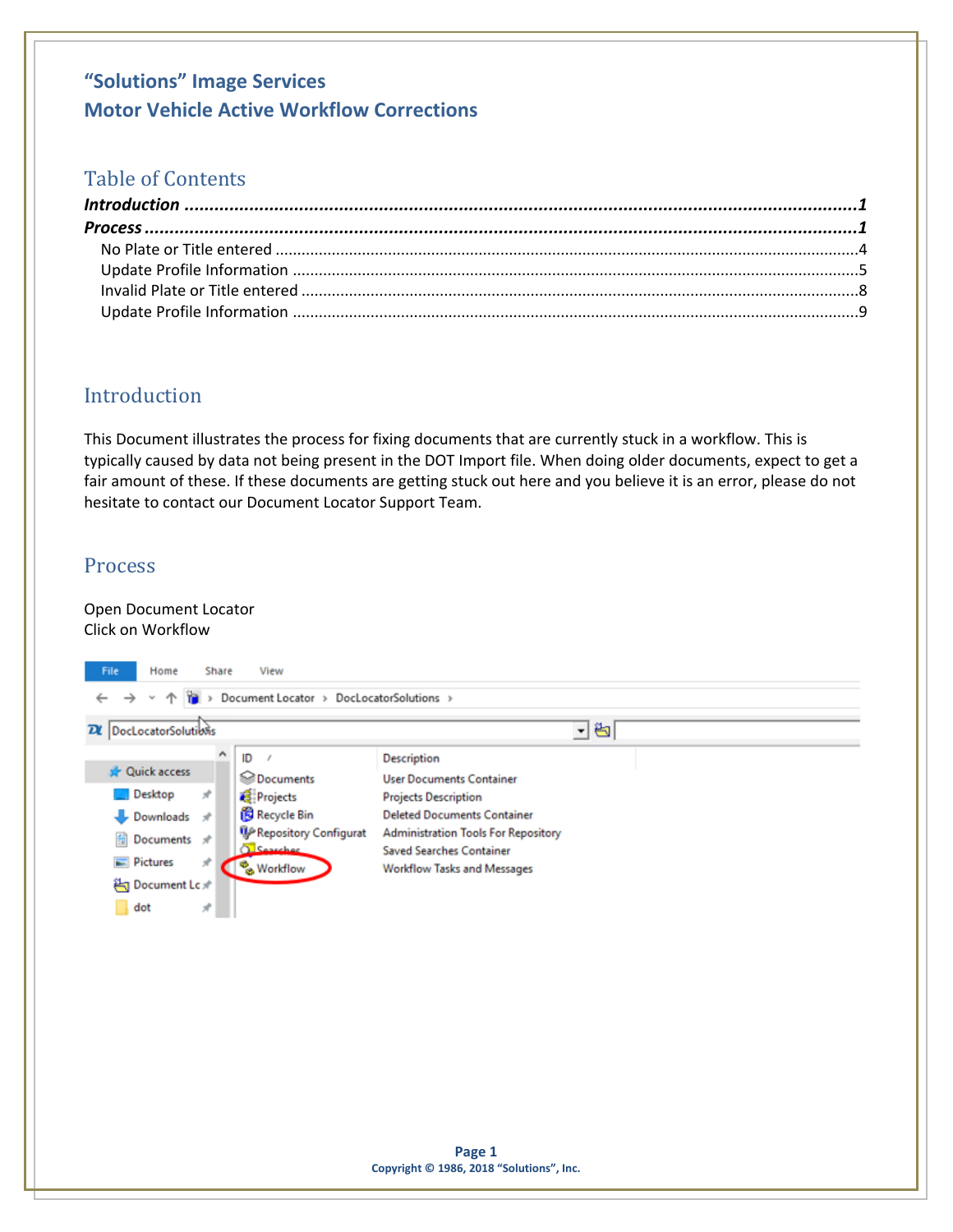Select Personal Tasks or Shared Tasks depending on if the workflow is set by Single User Manual Process or Single User Manual Process by Team Member. Start by checking the Personal Tasks folder, if none are present check the Shared Tasks folder.



The documents with errors will show up in the window like this:

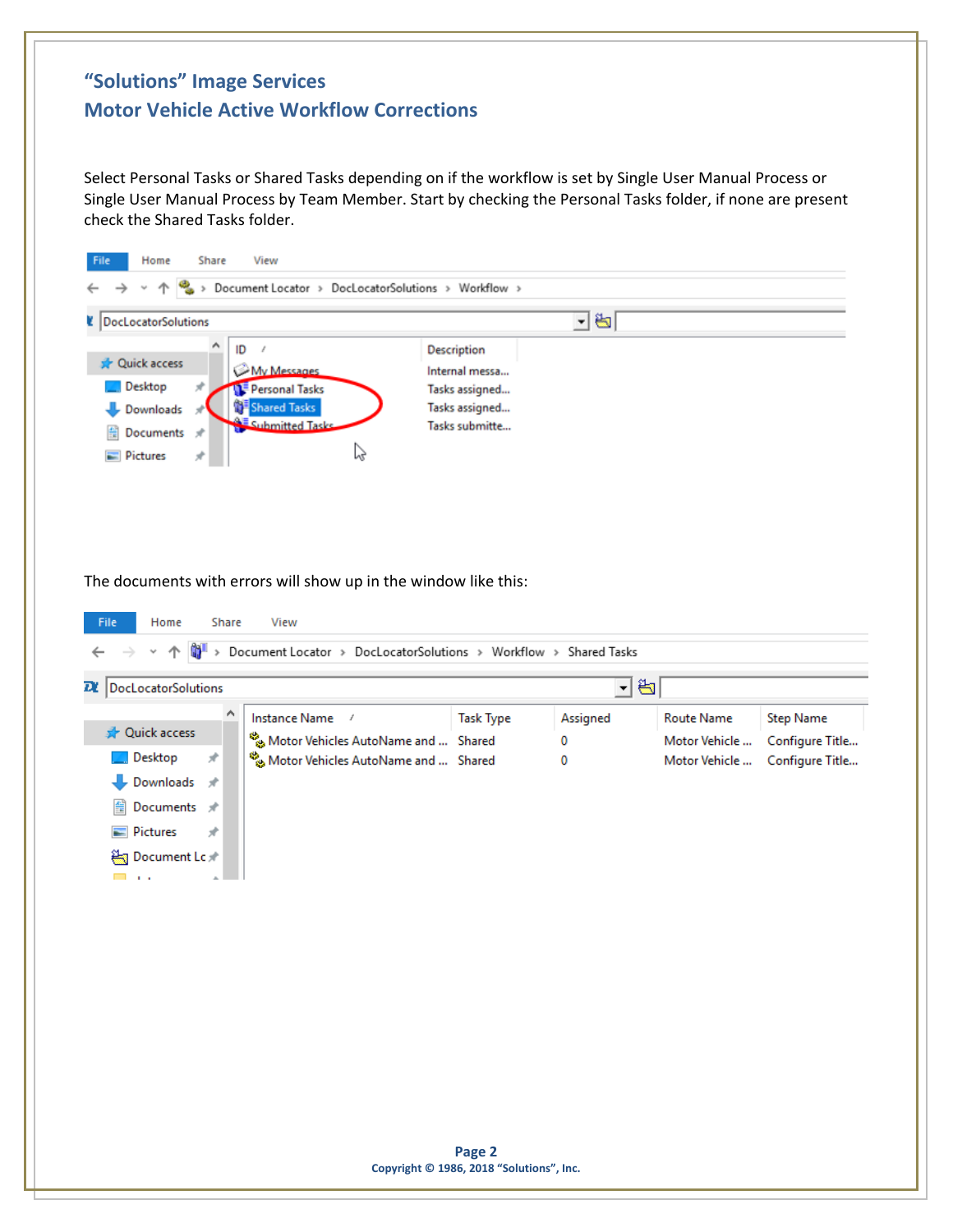If the document is in the Shared Tasks, once you select it, a window will pop up asking if you would like to assign this task to yourself. Select yes if you intend to take ownership and complete the task.

| <b>Workflow Documents:</b><br>Name<br>THE MV_000082.TIF                                                                        | Version<br>1                                                                                                                                             | Checked Out By | Description              | Profile<br><b>Motor Vehicles</b>                | Modified<br>05/24/201 |
|--------------------------------------------------------------------------------------------------------------------------------|----------------------------------------------------------------------------------------------------------------------------------------------------------|----------------|--------------------------|-------------------------------------------------|-----------------------|
| <b>Document Locator</b>                                                                                                        | べ                                                                                                                                                        |                |                          |                                                 |                       |
|                                                                                                                                | Would you like to assign yourself to this task?                                                                                                          |                |                          | Add                                             | ⋗<br>Remove           |
| S<br>Pl<br>cd                                                                                                                  | <b>Yes</b>                                                                                                                                               | <b>No</b>      |                          | ber and/or Title Number. Use the Update Profile |                       |
| <b>Instance Name:</b><br><b>Instance ID:</b><br>Task Name:<br><b>Step Number:</b><br><b>Task Type:</b><br><b>Requested By:</b> | Motor Vehicles AutoName and AutoPath<br>3C536F5A-EBF4-40DD-853A-949F5FD1C8F6<br>Configure Title Number and/or Plate Number<br>Manual By One<br>iwaechter |                |                          |                                                 |                       |
| Mark Task Completed                                                                                                            |                                                                                                                                                          |                | -Task Assignment -       |                                                 |                       |
| $\Box$ Task Complete                                                                                                           |                                                                                                                                                          |                | □ Task Is Assigned To Me |                                                 |                       |
| Comments:                                                                                                                      |                                                                                                                                                          |                |                          |                                                 |                       |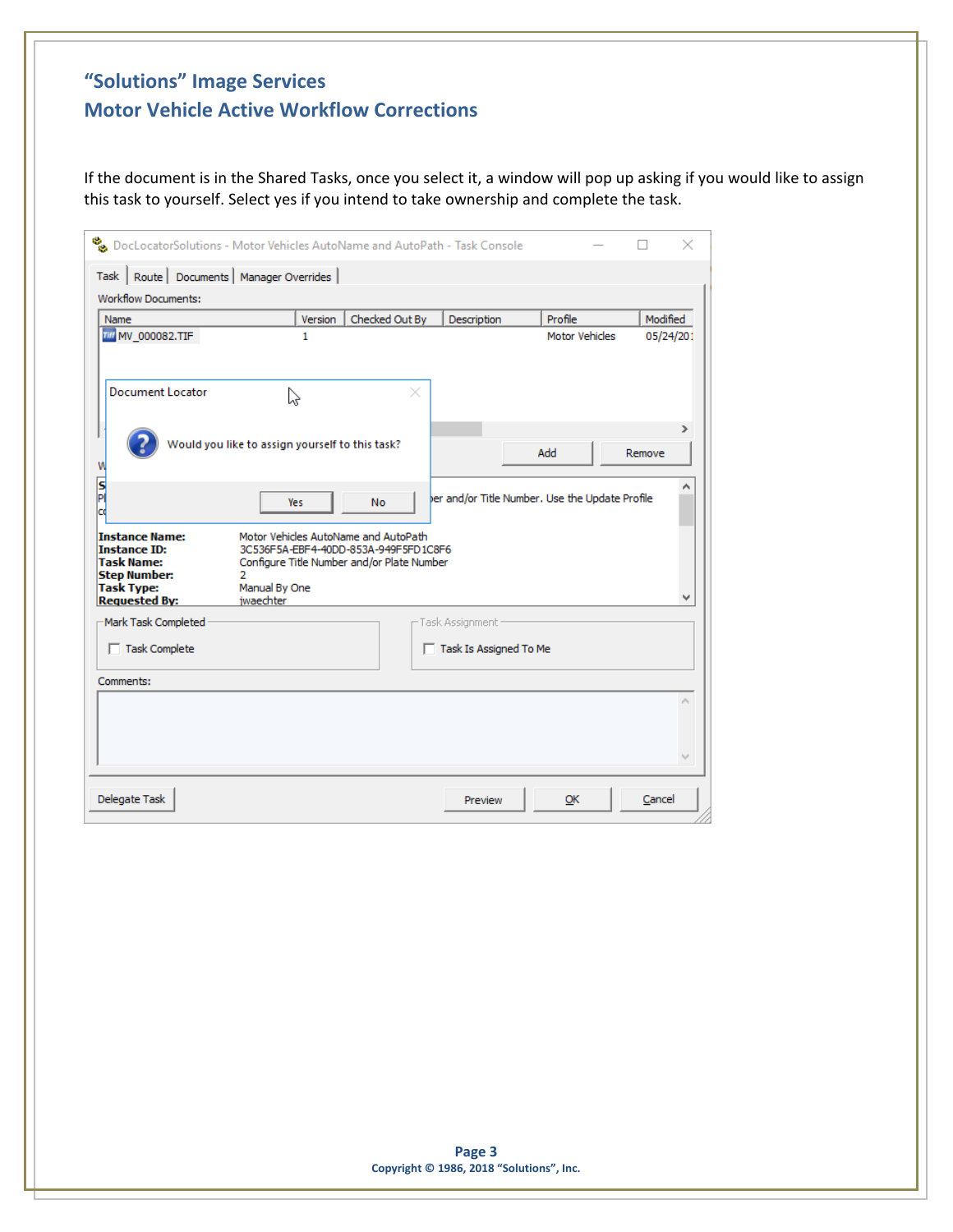#### <span id="page-3-0"></span>**No Plate or Title entered**

If you receive this message when viewing the workflow process, it indicates that you do not have a Plate or Title entered in the properties.

| DocLocatorSolutions - Motor Vehicles AutoName and AutoPath - Task Console<br>Task   Route   Documents   Manager Overrides  <br><b>Workflow Documents:</b>                                          |                                                                                                                            |                                 |                       | ×         |
|----------------------------------------------------------------------------------------------------------------------------------------------------------------------------------------------------|----------------------------------------------------------------------------------------------------------------------------|---------------------------------|-----------------------|-----------|
| Name                                                                                                                                                                                               | Checked Out By<br>Version                                                                                                  | Description                     | Profile               | Modified  |
| MV_000091.bxt<br>¢                                                                                                                                                                                 | 1                                                                                                                          |                                 | <b>Motor Vehicles</b> | 07/07/201 |
|                                                                                                                                                                                                    |                                                                                                                            |                                 | Add                   | Remove    |
| <b>rorkflow Instructions:</b>                                                                                                                                                                      |                                                                                                                            |                                 |                       |           |
| <b>Step Instructions:</b><br>Please review this Motor Vehicle file that failed scanning for Plate Number and/or Title Number. Use the Update Profile<br>context menu to set the appropriate value. |                                                                                                                            |                                 |                       |           |
| <b>Instance Name:</b><br><b>Instance ID:</b><br><b>Task Name:</b>                                                                                                                                  | Motor Vehicles AutoName and AutoPath<br>8FB0EE4C-BD2C-4CEA-AA2B-733A7E03BDAB<br>Configure Title Number and/or Plate Number |                                 |                       |           |
| <b>Step Number:</b><br>2<br><b>Task Type:</b><br>Manual By One<br><b>Requested By:</b><br>alison                                                                                                   |                                                                                                                            |                                 |                       |           |
|                                                                                                                                                                                                    |                                                                                                                            | 2202111112                      |                       |           |
| Task Complete                                                                                                                                                                                      |                                                                                                                            | $\nabla$ Task Is Assigned To Me |                       |           |
| Comments:                                                                                                                                                                                          |                                                                                                                            |                                 |                       |           |
|                                                                                                                                                                                                    |                                                                                                                            |                                 |                       |           |
| If you would like to see a preview of                                                                                                                                                              |                                                                                                                            |                                 |                       |           |
| the document you can select the<br>preview button at the bottom right.                                                                                                                             |                                                                                                                            | Preview                         | OK                    | Cancel    |

To fix this error you will need to update the profile and enter the information. Please follow the steps below.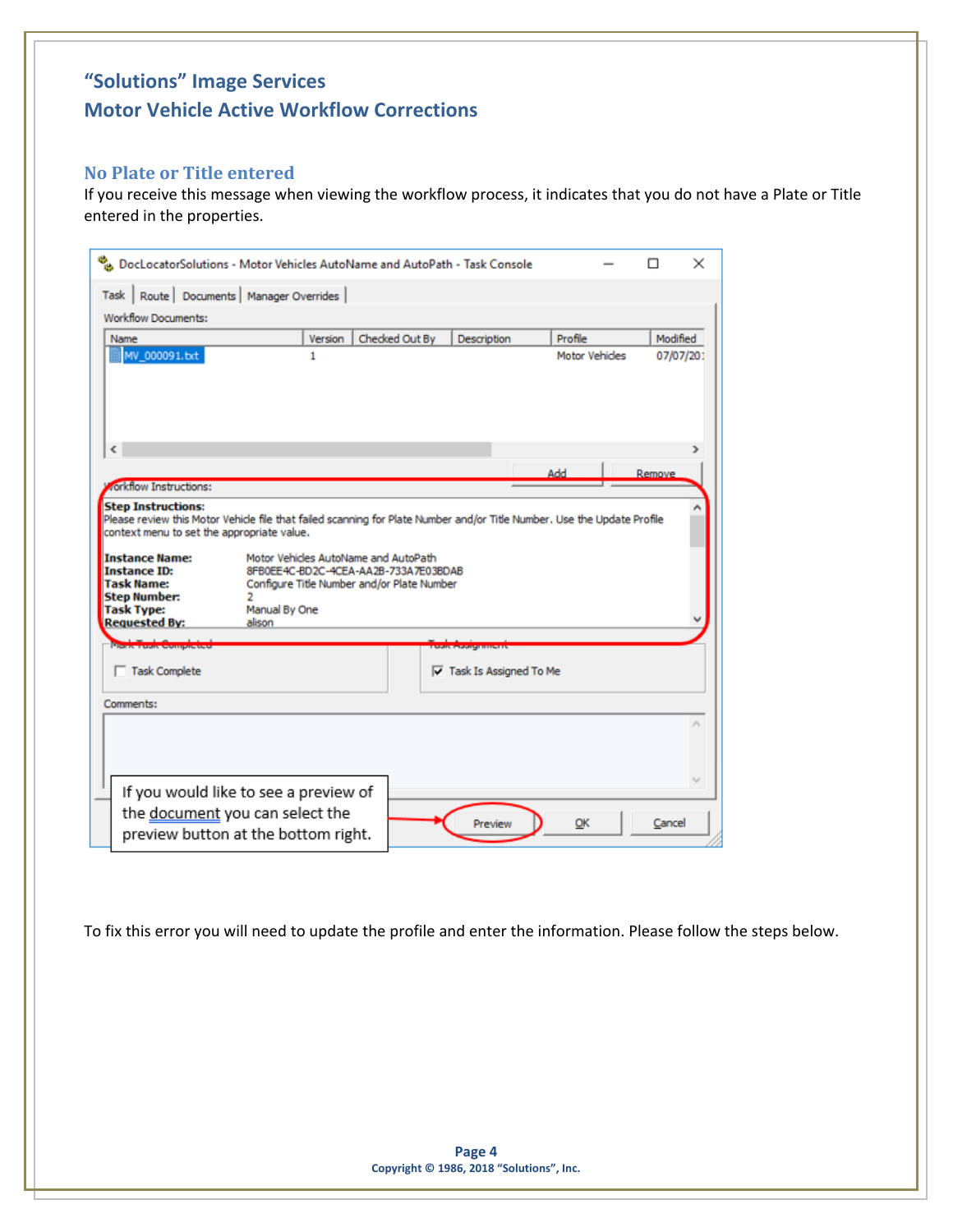## <span id="page-4-0"></span>**Update Profile Information**

Right click on a document on the list and select Update Profile

|                             | No DocumentLocator - 04AA00598.TIF - Task Co |                        |
|-----------------------------|----------------------------------------------|------------------------|
|                             | Task   Route   Documents   Manager Overrides |                        |
| <b>Workflow Documents:</b>  |                                              |                        |
| Name                        |                                              | Version                |
| <b>NO4AA</b>                | Open With                                    |                        |
|                             | Navigate                                     |                        |
| ∢                           | Manage Columns                               |                        |
|                             | ▶<br>Export                                  |                        |
| Workflow<br><b>Step Ins</b> | Send<br>▶                                    |                        |
| Please en                   | Print                                        | beac                   |
| <b>Instanc</b>              | View                                         | alidati                |
| <b>Instanc</b><br>Task Na   | <b>Check Out</b>                             | <b>B-44D</b><br>ame ar |
| <b>Step Nu</b>              | <b>Get Latest Version</b>                    |                        |
| <b>Task Ty</b><br>Request   | <b>Render As PDF</b>                         |                        |
| Mark Ta                     | History                                      |                        |
| $\Box$ Tas                  | <b>Show Differences</b>                      |                        |
| Comment                     | <b>图 Paste</b><br>$Ctrl + V$                 |                        |
|                             | <b>Document Notes</b>                        |                        |
|                             | <b>Update Profile</b>                        |                        |
|                             | ShiffF4<br><b>Properties</b>                 |                        |
|                             |                                              |                        |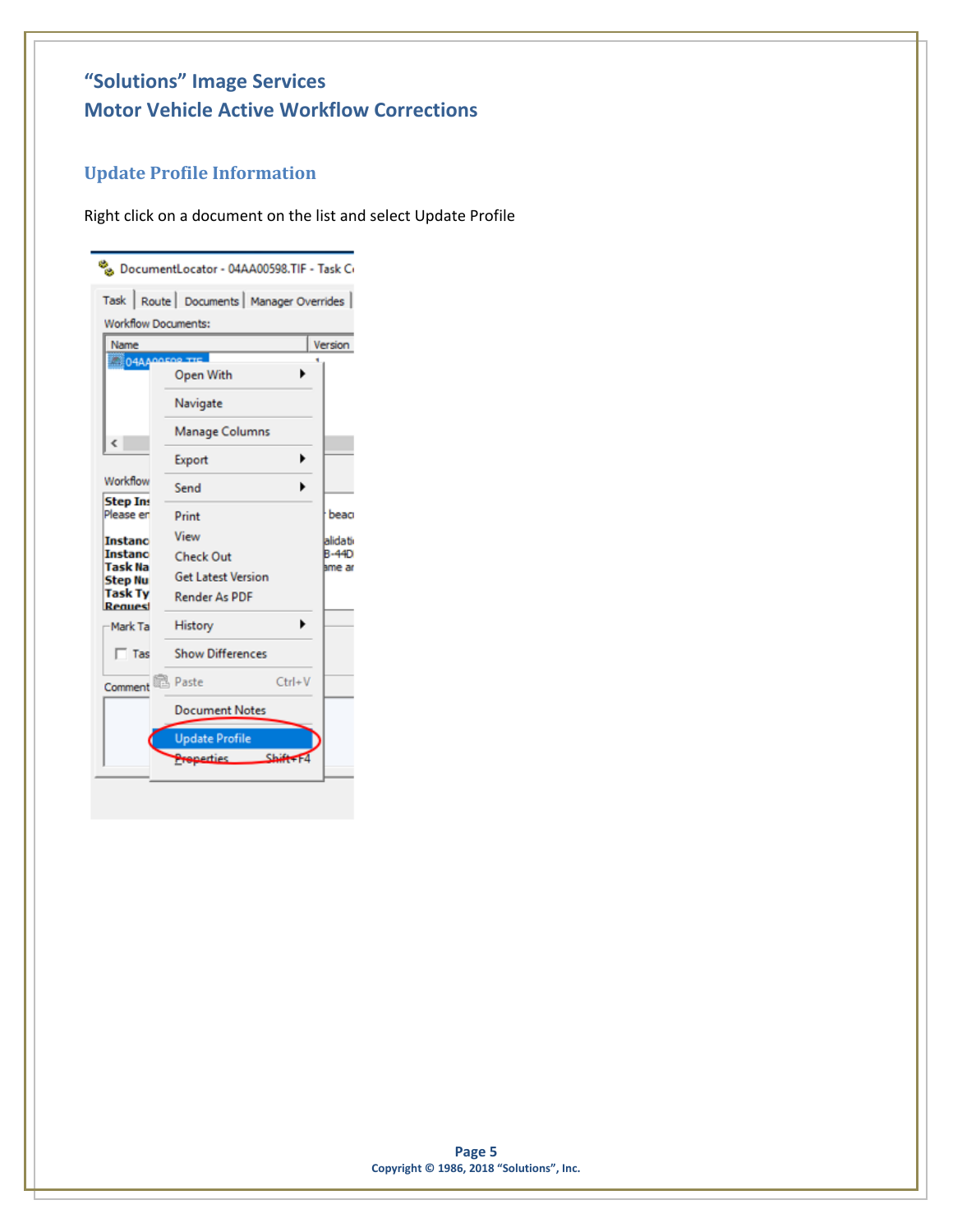If you are missing the Title/Plate this is where you would need to enter the information.

| Name                                              |                                                               | Version | Checked Out By | Description | Profile |                     | Modified       |
|---------------------------------------------------|---------------------------------------------------------------|---------|----------------|-------------|---------|---------------------|----------------|
| <b>THE CROOON WITH</b>                            | <b>名 DocLocatorSolutions\Documents - Set Document Profile</b> |         |                |             |         | Motor Vahicles<br>п | 05/24/201<br>× |
|                                                   | Document Profile:                                             |         |                |             |         |                     |                |
|                                                   | <b>Motor Vehicles</b>                                         |         |                |             |         |                     |                |
|                                                   | Property                                                      |         | Value          |             |         | Reguired            |                |
|                                                   | <b>Title Number</b>                                           |         |                |             |         |                     |                |
| Workflow In                                       | Plate Number                                                  |         |                |             |         |                     |                |
| <b>Step Instr</b><br>Please revie                 | <b>VIN Number</b>                                             |         | 123HI464585    |             |         |                     |                |
| context mer                                       | Owner Name                                                    |         | Green, Red     |             |         |                     |                |
| <b>Instance f</b>                                 | Motor Vehicle Doc Type                                        |         |                |             |         |                     |                |
| <b>Instance 1</b><br>Task Nam<br><b>Step Numl</b> |                                                               |         |                |             |         |                     |                |
| <b>Task Type</b><br>Requester                     |                                                               |         |                |             |         |                     |                |
| Mark Task                                         | Update Auto Generated properties                              |         |                |             |         |                     |                |
| $\Box$ Task $d$                                   | Update Bates Number properties                                |         | W              |             |         |                     |                |
|                                                   | $\Box$ Only update property values that changed               |         |                |             |         |                     |                |
| Comments:                                         |                                                               |         |                |             |         |                     |                |
|                                                   |                                                               |         |                |             |         |                     |                |
|                                                   |                                                               |         |                |             | OK      | Cancel              |                |

If your document has an issue date older than 2005 you will need to enter all the information in the Profile. If the issue date is newer than 2005 ensure it has a valid title or plate before moving on to the next step.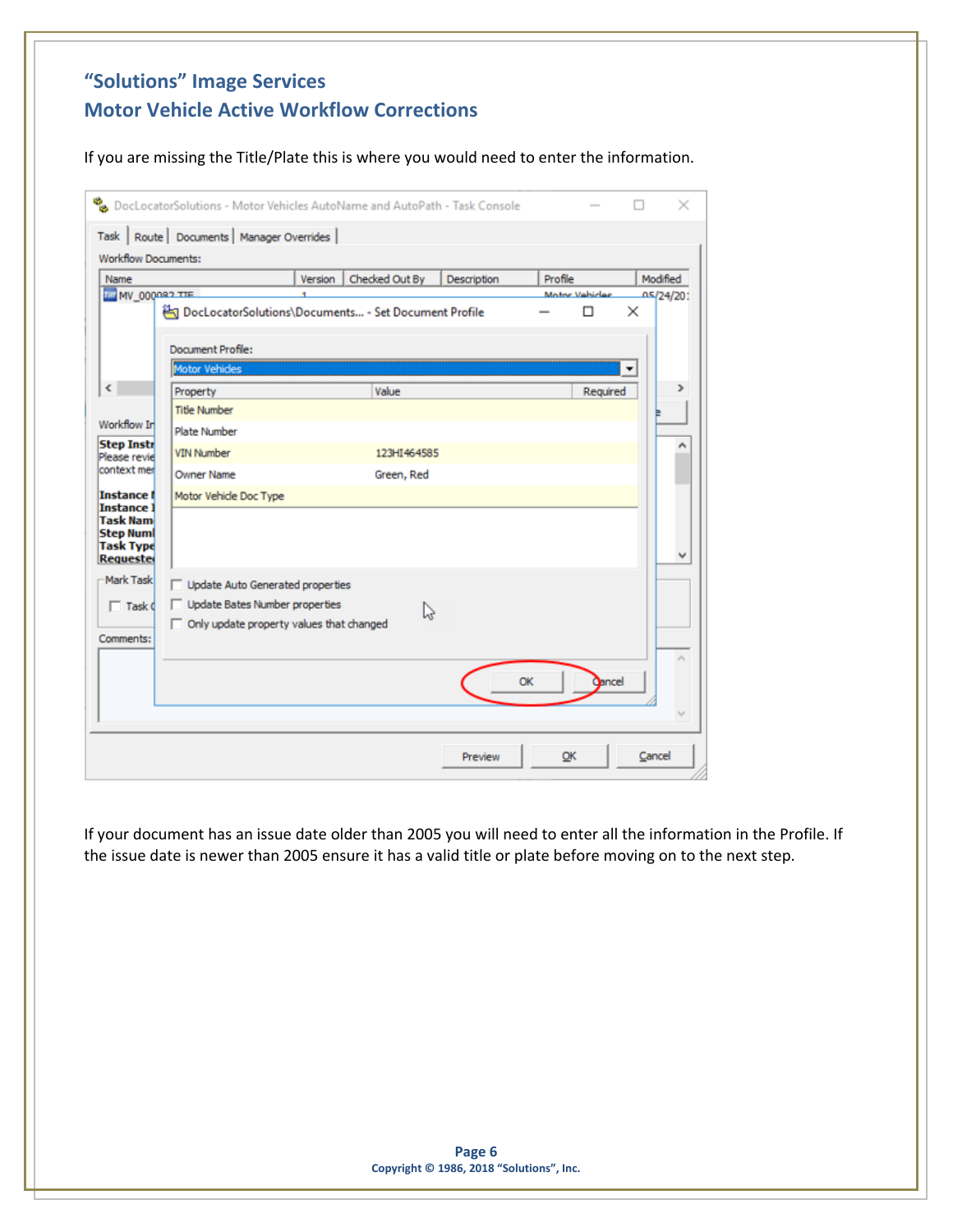Once back in this window you need you check the box that says Task Complete and select OK.

| <b>Workflow Documents:</b><br>Name                                                                                                                                                                                                                                                                                                                                 |                                 | Version | Checked Out By                                                               | Description                     | Profile               | Modified  |
|--------------------------------------------------------------------------------------------------------------------------------------------------------------------------------------------------------------------------------------------------------------------------------------------------------------------------------------------------------------------|---------------------------------|---------|------------------------------------------------------------------------------|---------------------------------|-----------------------|-----------|
| <b>MW_000082.TIF</b>                                                                                                                                                                                                                                                                                                                                               |                                 | 1       |                                                                              |                                 | <b>Motor Vehicles</b> | 05/24/201 |
| $\tilde{C}$                                                                                                                                                                                                                                                                                                                                                        |                                 |         |                                                                              |                                 |                       |           |
| Workflow Instructions:                                                                                                                                                                                                                                                                                                                                             |                                 |         |                                                                              |                                 | Add                   | Remove    |
|                                                                                                                                                                                                                                                                                                                                                                    |                                 |         | Motor Vehicles AutoName and AutoPath<br>3C536F5A-EBF4-40DD-853A-949F5FD1C8F6 |                                 |                       |           |
|                                                                                                                                                                                                                                                                                                                                                                    | 2<br>Manual By One<br>iwaechter |         | Configure Title Number and/or Plate Number                                   |                                 |                       |           |
| <b>Step Instructions:</b><br>Please review this Motor Vehicle file that failed scanning for Plate Number and/or Title Number. Use the Update Profile<br>context menu to set the appropriate value.<br><b>Instance Name:</b><br><b>Instance ID:</b><br><b>Task Name:</b><br><b>Step Number:</b><br><b>Task Type:</b><br><b>Requested By:</b><br>Mark Task Completed |                                 |         |                                                                              | Task Assignment                 |                       |           |
| $\nabla$ Task Complete                                                                                                                                                                                                                                                                                                                                             |                                 |         |                                                                              | $\nabla$ Task Is Assigned To Me |                       |           |
|                                                                                                                                                                                                                                                                                                                                                                    |                                 |         |                                                                              |                                 |                       |           |
| Comments:                                                                                                                                                                                                                                                                                                                                                          |                                 |         |                                                                              |                                 |                       |           |

If you have entered a valid Title or Plate, clicking ok will allow the workflow to move forward to the AutoPopulate step.

If you do not have either it will run the Move and Rename by No Plate step. This will rename your document as "NP\_" followed by 6 digits and move it to the No Plate folder.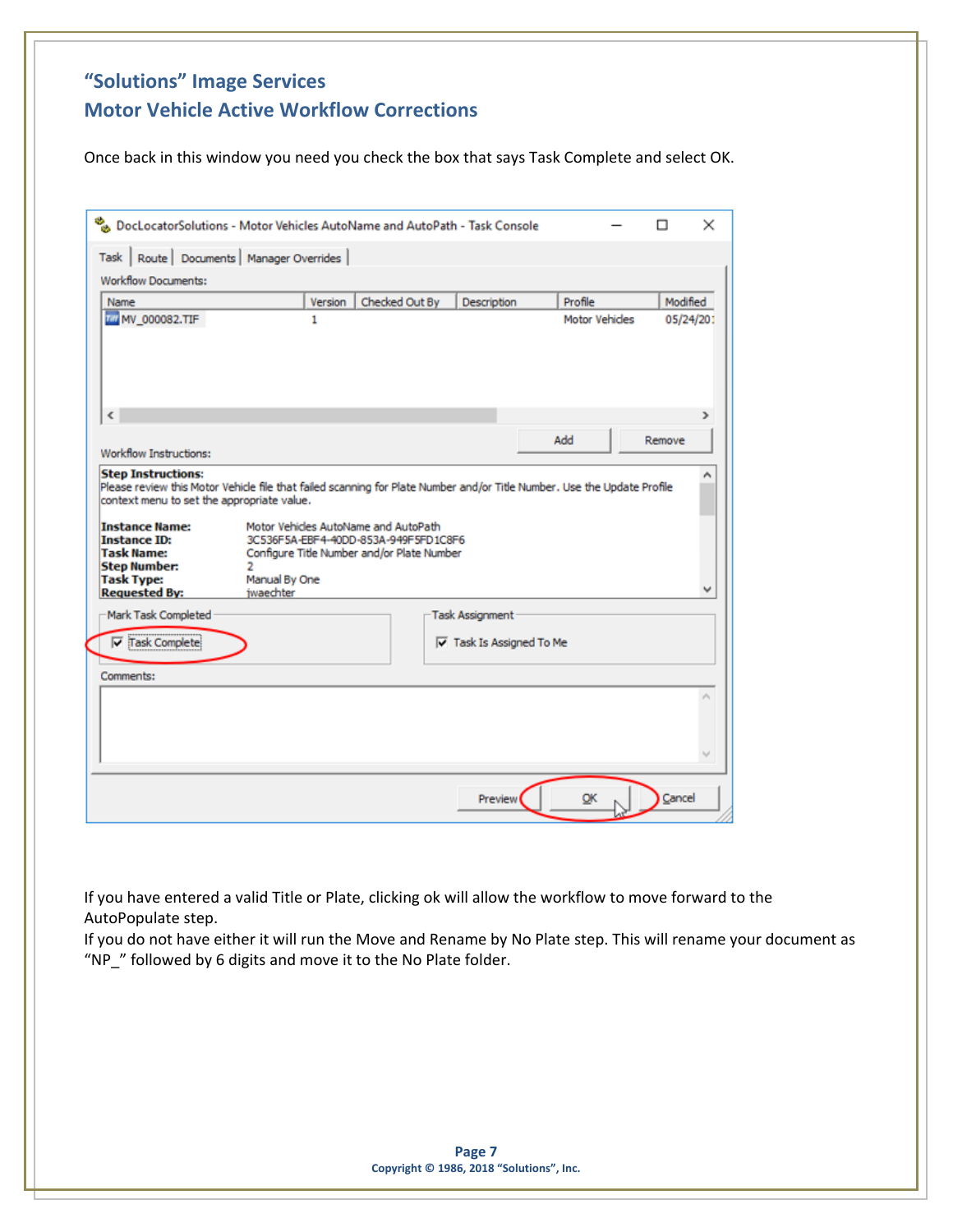#### <span id="page-7-0"></span>**Invalid Plate or Title entered**

If you receive this error message, it indicates that there is an invalid Plate or Title in the properties. This can also indicate that the information is not in the DOT Import file. For example, out of state Titles/Plates or older Titles/Plates issued prior to the beginning of the DOT Import file Process.

|                                                                                                                                                                                                     | DocLocatorSolutions - Motor Vehicles AutoName and AutoPath - Task Console                                                                                                                                                                                                                 |                |             |                       | $\times$  |
|-----------------------------------------------------------------------------------------------------------------------------------------------------------------------------------------------------|-------------------------------------------------------------------------------------------------------------------------------------------------------------------------------------------------------------------------------------------------------------------------------------------|----------------|-------------|-----------------------|-----------|
| Task   Route   Documents   Manager Overrides                                                                                                                                                        |                                                                                                                                                                                                                                                                                           |                |             |                       |           |
| <b>Workflow Documents:</b>                                                                                                                                                                          |                                                                                                                                                                                                                                                                                           |                |             |                       |           |
| Name                                                                                                                                                                                                | Version                                                                                                                                                                                                                                                                                   | Checked Out By | Description | Profile               | Modified  |
| <b>THE MV_000092.TIF</b>                                                                                                                                                                            | 1                                                                                                                                                                                                                                                                                         |                |             | <b>Motor Vehicles</b> | 05/24/201 |
| €                                                                                                                                                                                                   |                                                                                                                                                                                                                                                                                           |                |             |                       | ⋗         |
|                                                                                                                                                                                                     |                                                                                                                                                                                                                                                                                           |                |             | Add                   | Remove    |
| <b>TOTALIOW RESULTING ISS</b><br><b>Step Instructions:</b><br><b>Instance Name:</b><br><b>Instance ID:</b><br><b>Task Name:</b><br><b>Step Number:</b><br><b>Task Type:</b><br><b>Requested By:</b> | Select to either continue with properties as entered or to try to popuate missing information from title or plate numer.<br>Motor Vehicles AutoName and AutoPath<br>D7D16217-53DB-4FF4-AFBE-1C8CE75BC294<br>Enter Owner Name and/or VIN Number<br>4<br>Multiple Value By All<br>iwaechter |                |             |                       |           |
| Multiple Answer Decision<br>Comments:                                                                                                                                                               | ۰                                                                                                                                                                                                                                                                                         |                |             |                       |           |
|                                                                                                                                                                                                     |                                                                                                                                                                                                                                                                                           |                |             |                       |           |
| Delegate Task                                                                                                                                                                                       |                                                                                                                                                                                                                                                                                           |                | Preview     | OK                    | Cancel    |

To clear this error and rerun the Auto Populate you will need to check your title or plate and ensure that they are correct. To do this you will need to update your profile settings by following these steps.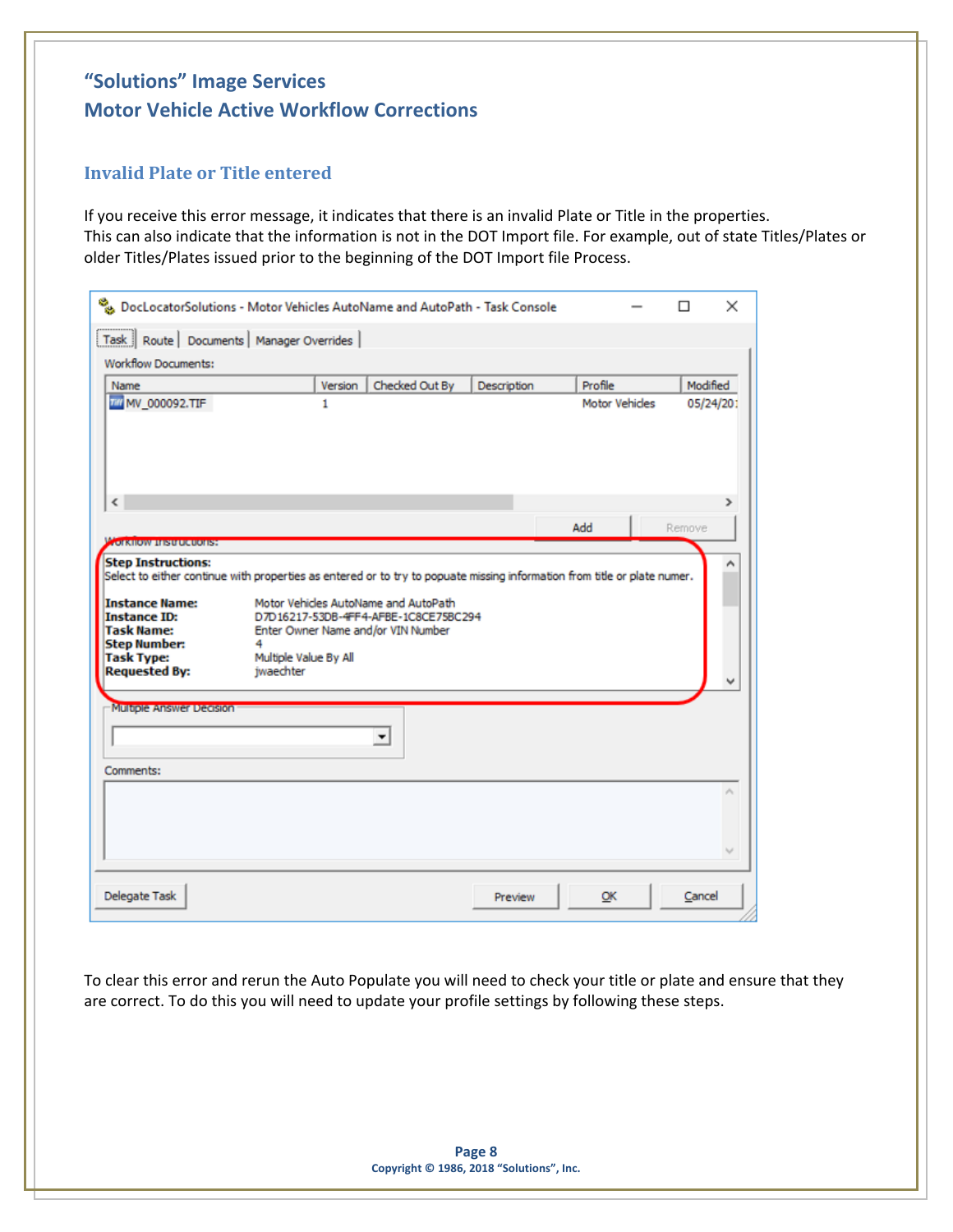## <span id="page-8-0"></span>**Update Profile Information**

Right click on a document on the list and select Update Profile

|                              | DocumentLocator - 04AA00598.TIF - Task Ci    |                        |
|------------------------------|----------------------------------------------|------------------------|
|                              | Task   Route   Documents   Manager Overrides |                        |
| <b>Workflow Documents:</b>   |                                              |                        |
| Name                         |                                              | Version                |
| <b>IDEO4AA</b>               | Open With                                    |                        |
|                              | Navigate                                     |                        |
| c                            | Manage Columns                               |                        |
|                              | Export<br>▶                                  |                        |
| Workflow                     | Send                                         |                        |
| <b>Step Ins</b><br>Please en | Print                                        | beag                   |
| <b>Instanc</b>               | View                                         | alidati                |
| <b>Instanc</b><br>Task Na    | <b>Check Out</b>                             | <b>B-44D</b><br>ame ar |
| <b>Step Nu</b><br>Task Ty    | <b>Get Latest Version</b>                    |                        |
| Request                      | <b>Render As PDF</b>                         |                        |
| Mark Ta                      | History                                      |                        |
| $\Gamma$ Tas                 | <b>Show Differences</b>                      |                        |
| Comment                      | <b>图 Paste</b><br>$Ctrl + V$                 |                        |
|                              | Document Notes                               |                        |
|                              | <b>Update Profile</b>                        |                        |
|                              | Preperties Shift                             |                        |
|                              |                                              |                        |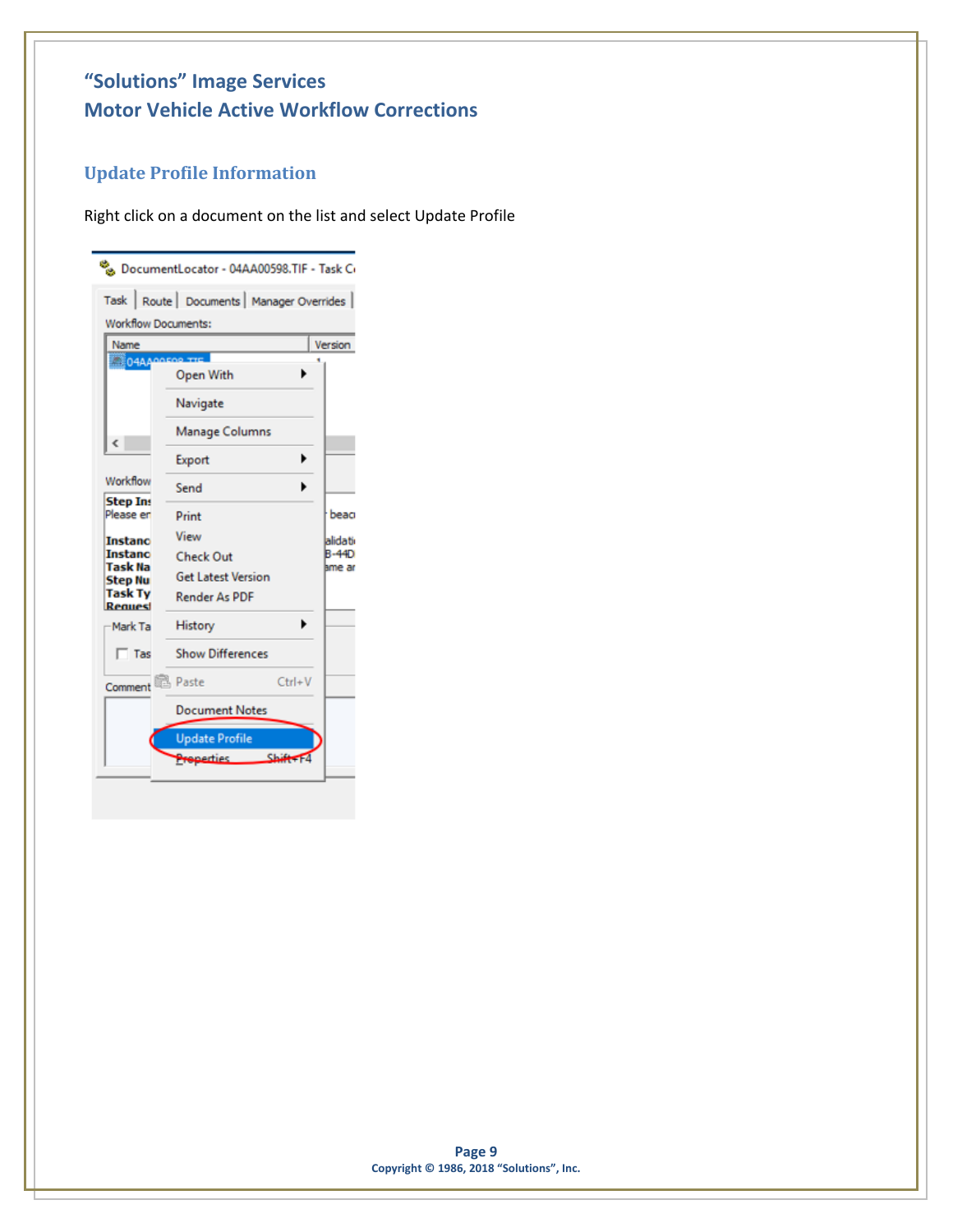Here you can validate the information and make your corrections if necessary.

| Motor Vehides                    |                                |                 |  |
|----------------------------------|--------------------------------|-----------------|--|
| Property                         | Value                          | <b>Revuired</b> |  |
| <b>Title Number</b>              | 21U112334<br>Υ                 |                 |  |
| Plate Number                     | 8459BO                         |                 |  |
| <b>VIN Number</b>                |                                |                 |  |
| <b>Owner Name</b>                | Lakes Enterprises Inc          |                 |  |
| Motor Vehide Doc Type            |                                |                 |  |
| Update Auto Generated properties | Update Bates Number properties |                 |  |

If your document has an issue date of 2005 or later, you will need to verify that the correct Title/Plate information is entered, if not, it will need to be corrected for the AutoPopulate process to run.

If your document has an issue date prior to 2005 you will need to enter the information manually before proceeding.